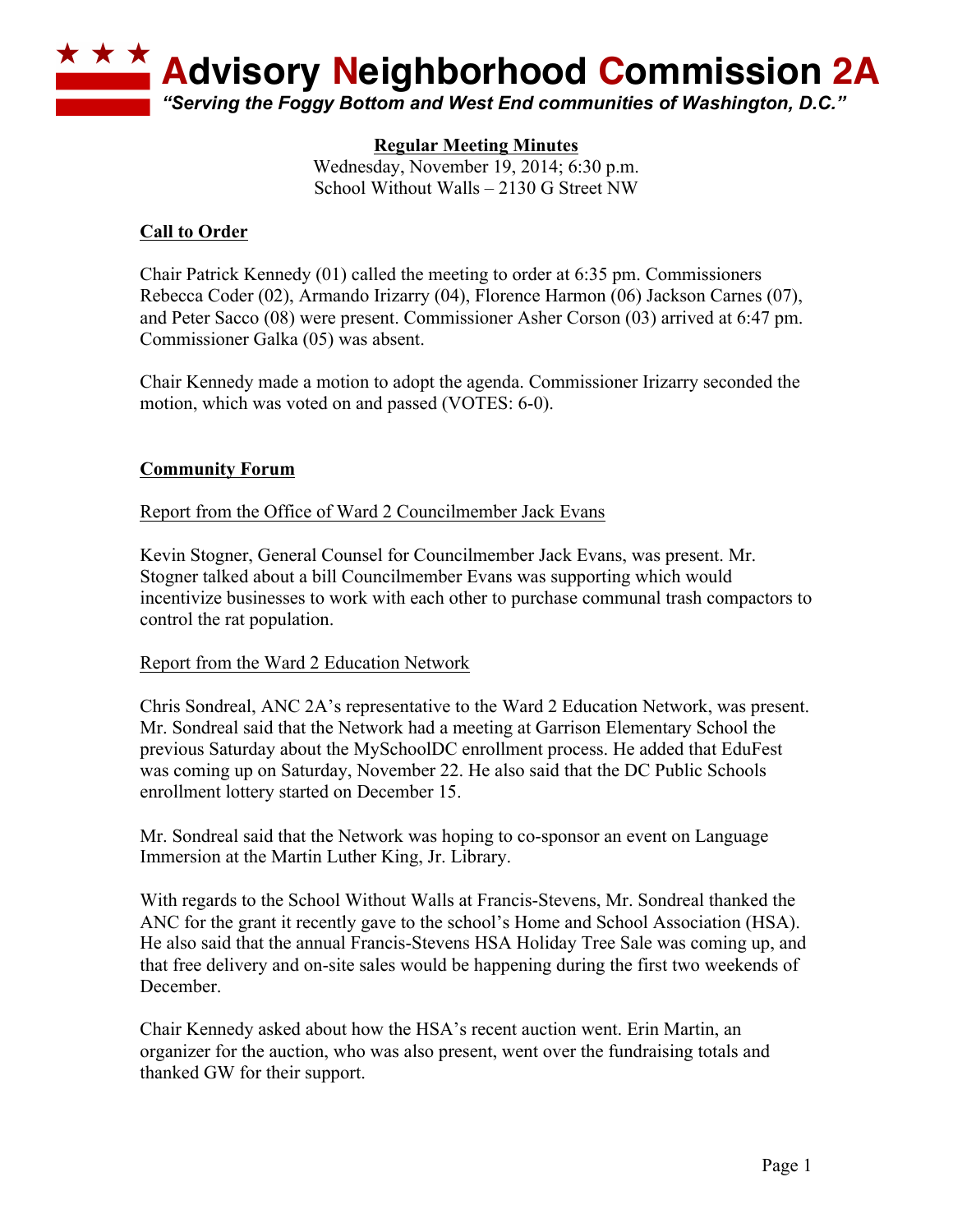### Report on the Development of the West End Library and Fire Station Parcels

Benjamin Sonnet, the Development Manager for Eastbanc, was present. Mr. Sonnet said that the construction of the temporary fire station next to the Stevens School was complete and that the DC Fire and Emergency Medical Service Department (FEMS) had acquired a Certificate of Occupancy for the site. He added that the library site (Square 37) was currently going through the environmental abatement process.

Mr. Sonnet said that demolition of the two properties would begin in mid December, and that the demolition process would be a selective demolition, completed by hand without a wrecking ball.

Mr. Sonnet said that Eastbanc had a 24-month construction timetable for the library site (Square 37), with the delivery of housing units at the site set to begin in December 2016. He added that the units at the fire station site (Square 50) should also be delivered by December 2016.

Commissioner Harmon asked if there were any updates on the rat problem at the two sites. Mr. Sonnet said that a rat control company was going out more frequently to treat burrows and empty rattraps.

Commissioner Coder asked who residents should go to at Eastbanc if they had questions during the construction process. Mr. Sonnet said that the ANC commissioners could give the residents his contact information. He added that Eastbanc would also publish the contact information for the on-site manager, and may start a monthly email newsletter.

A local resident said that there needed to be regular communication between Eastbanc and the surrounding neighbors since it was a large project on  $23<sup>rd</sup>$  Street, a major street for traffic. In response, Mr. Sonnet said that there would be no lane closures on 23rd Street during the construction process, and that construction staging for the project would be on L Street in the existing parking lane.

#### **General Agenda**

## Consideration of a Resolution Requesting Non-Police Patrols by George Washington University of the Foggy Bottom Historic District

Commissioner Corson handed out copies of a resolution he had written on the matter. He went over the extent of the issue, saying that GW had denied requests to implement a neighborhood patrol system similar to the one already being used at Georgetown University. He added that multiple residents in Foggy Bottom had reached out to the Metropolitan Police Department (MPD) to confirm whether or not Georgetown University's system was legal under DC law. He said that MPD confirmed that Georgetown University's system was a legal system.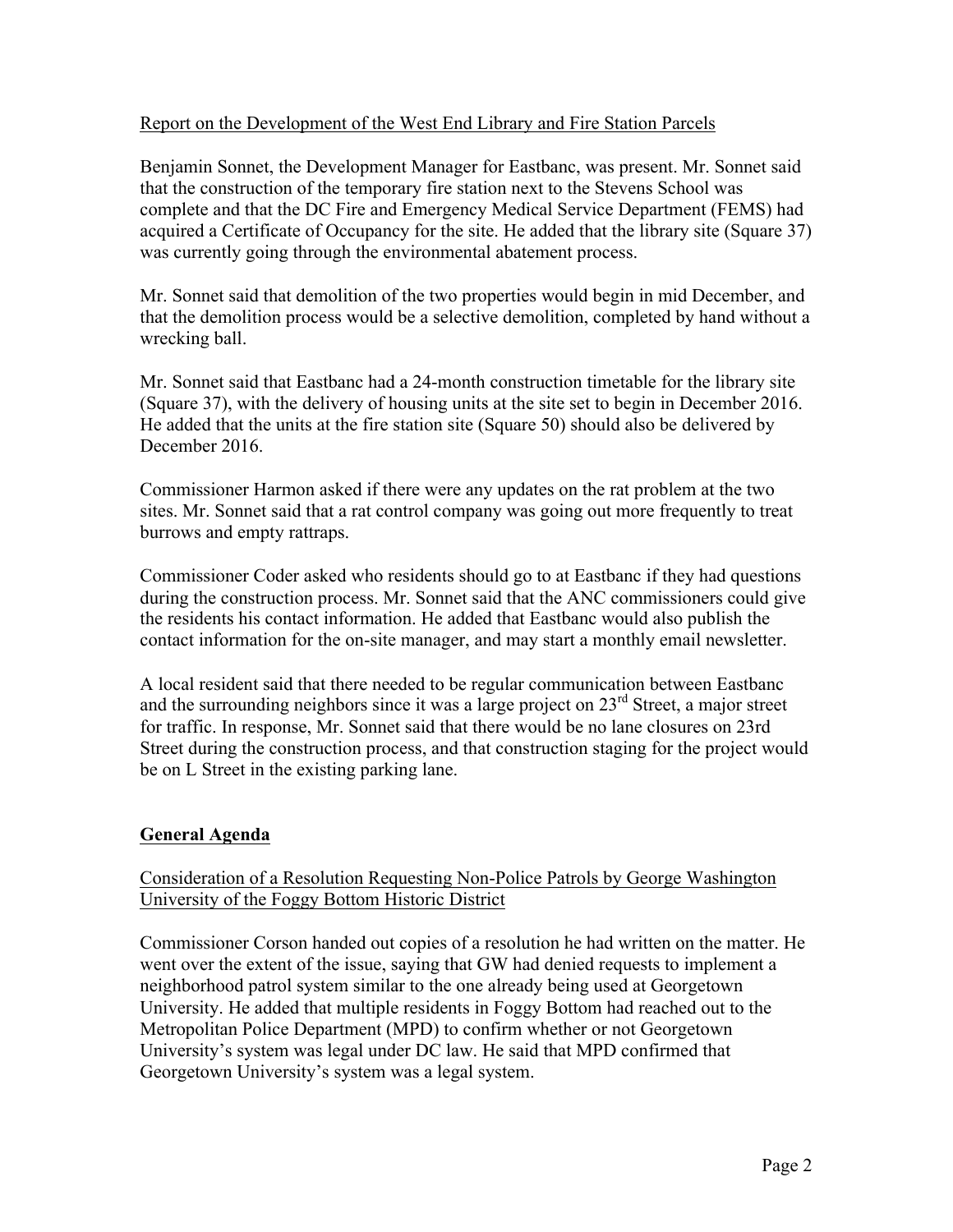Ken Durham, a local resident, further went over the extent of the situation and also talked about the current Foggy Bottom neighborhood patrol that multiple local residents had set up.

Commissioner Corson read the enacting clauses of his resolution aloud.

Britany Waddell, the Director of Community Relations for GW, who was present, said that her office had been in contact with some of the neighbors over this issue in the past. She added that the University's stance on the issue was that improvements in educational outreach and judicial policies had been recently implemented, and that the University would like to wait until the end of the semester before making any additional changes in order to see whether those improvements were working or if new methods were needed.

Commissioner Harmon asked for a friendly amendment to the resolution to include Schneider Triangle in the neighborhood patrol area that was specified in the resolution.

Commissioner Coder suggested changing the language that specified the neighborhood patrol area to simply state "the broader area of ANC 2A" and to then finalize the details through the process of working with GW on the matter.

Sara Maddux, a local resident, suggested addressing the letter to GW President Steven Knapp.

Marina Streznewski, a local resident, said that, based on her own data, there had been a decline in reported student misconduct cases over the course of the semester.

Commissioner Sacco asked whether or not Ms. Streznewski's data showed a decline in reports from year to year.

Mr. Durham said that the University's policy changes this semester did have a positive effect. He added that it was tough to have to rely on local residents to go out at midnight to report a violating residence to the University.

Commissioner Corson gave a brief overview of how Georgetown University's neighborhood patrol system worked.

Commissioner Harmon talked about the possibility of utilizing an unofficial MPD program that allows for off-duty MPD officers to be hired to patrol the neighborhood.

Commissioner Corson made a motion to adopt his amended resolution. Commissioner Carnes seconded the motion, which was voted on and passed (VOTES: 7-0).

#### Presentation by GW on its Merger with the Corcoran Gallery

Susi Cora, GW's Director of Campus Planning, was present. Ms. Cora started by talking about the history of GW's merger with the Corcoran College of Art and Design. She said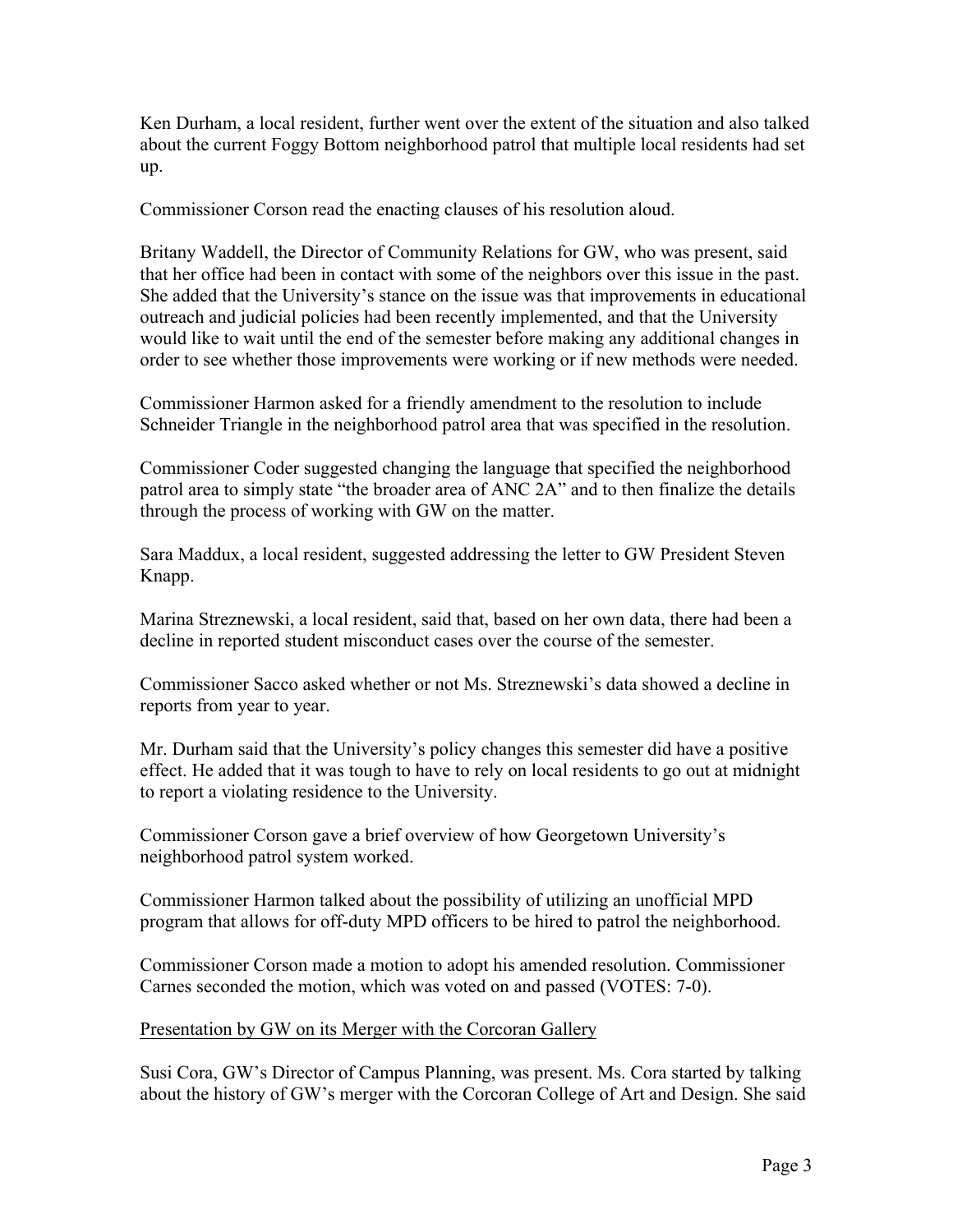that the most recent class of new Corcoran College students had been admitted as Corcoran College students under the tuition rates and graduation requirements of the old, pre-merger Corcoran College.

Ms. Cora said that the University was working with the National Gallery of Art to maintain the gallery spaces in the Corcoran's  $17<sup>th</sup>$  Street Building. She added that GW was continuing to use the Corcoran's  $17<sup>th</sup>$  Street and Georgetown buildings for academic space. She said that the Georgetown facilities would be consolidated into the 17th Street building and other GW campus facilities at the end of the academic year. She also said that GW was currently planning for repairs and renovations of the 17th Street building.

Ms. Cora said that GW's legal analysis of the 2007 Foggy Bottom Campus Plan had concluded that campus plan approval was not needed in order to operate the 17th Street building for academic use, as the building was outside of the campus area designated by the campus plan.

Ms. Cora said that GW was proposing a minor campus plan modification to account for Corcoran College students that may take classes on GW's Foggy Bottom campus. She said that the campus plan modification would also ensure that Corcoran College students who were living on the Foggy Bottom campus but were only taking classes in the 17th Street building would be counted under the University's Foggy Bottom campus head counts.

Barbara Kahlow, a local resident and Secretary-Treasurer for the West End Citizens Association (WECA), said that WECA had already registered its objection to the fact that GW was treating the campus plan modification as a minor campus plan modification. Ms. Kahlow said that WECA believes the modification should be a major campus plan modification. She further cited the "Build Up, Not Out" philosophy of the 2007 Foggy Bottom Campus Plan, adding that GW's proposed modification went against this philosophy.

Commissioner Corson said that he was concerned about the formula GW used to count enrollment on GW's campuses, including the fact that many students are counted on the University's Mount Vernon campus even though they spend most of their time on the Foggy Bottom campus. In response, Alicia Knight, GW's Senior Associate Vice President of Operations, explained the intricate process of how the Foggy Bottom enrollment number was calculated.

Chair Kennedy asked when GW was going to file the modification. Ms. Knight said that it would most likely be in December or January.

Ms. Kahlow said that she received confirmation that the ANC would only have seven days to object to the modification being filed as a minor campus plan modification.

Commissioner Corson made a motion to authorize the ANC Chair to file an objection to the modification being filed as a minor campus plan modification once the modification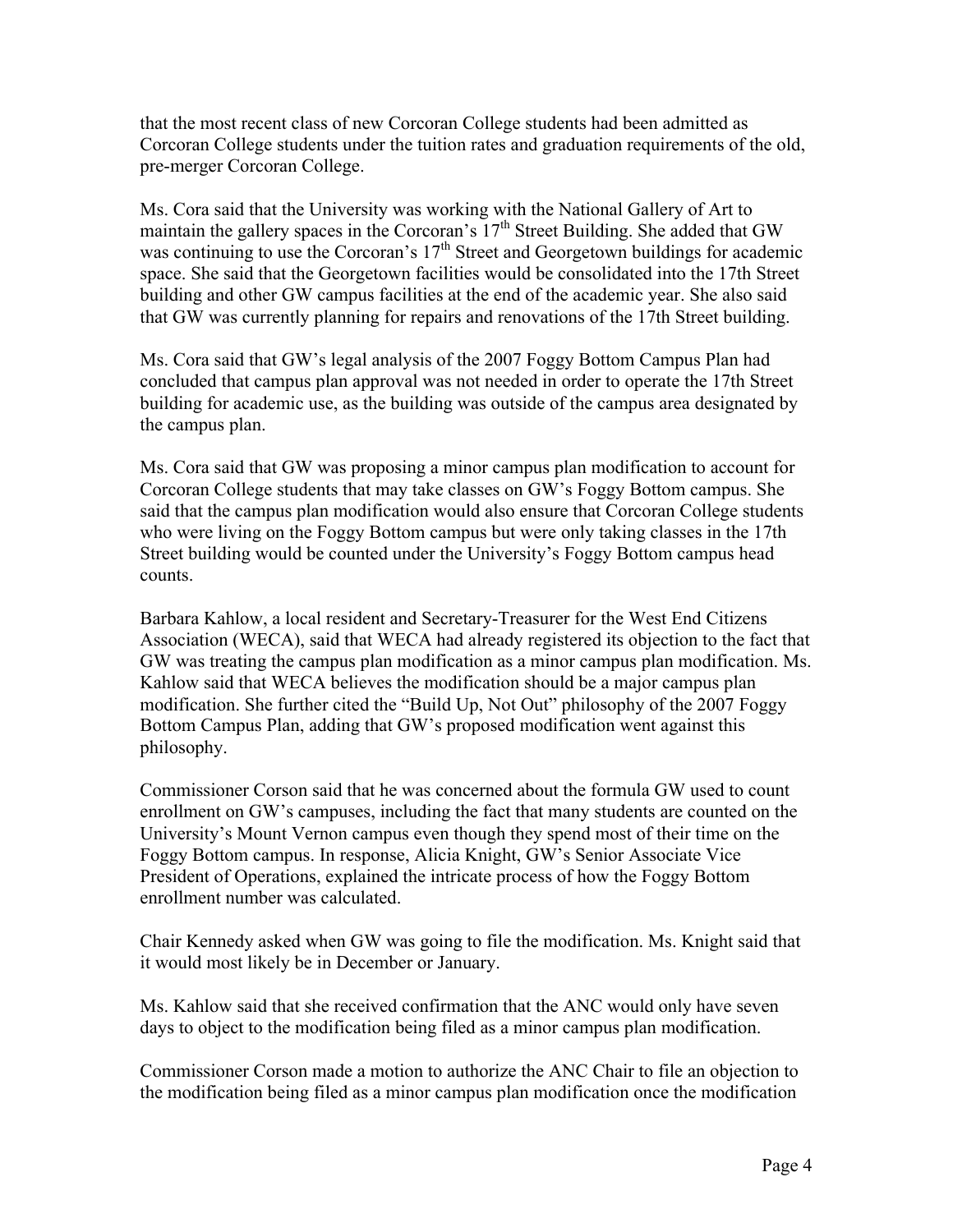was filed. Commissioner Carnes seconded the motion, which was voted on and passed (VOTES: 7-0).

Presentation and Updated on Changes to the 30-Line and Bus Stop Configuration at 26th Street and Pennsylvania Avenue

Chair Kennedy said that he and Commissioner Coder had completed a walk-through of the site with the Washington Metropolitan Area Transit Authority (WMATA) bus officials a few weeks ago and it went well.

A representative from WMATA's bus stop team, which was responsible for installing and maintaining the bus stops, was present. He explained why the bus stop consolidation was happening, stating that the consolidation was based on a 2009 WMATA study which aimed to improve the look and feel of WMATA bus stops. He added that the District Department of Transportation (DDOT) had asked WMATA to enhance bus services by consolidating bus stops and limiting them to 4 or 5 per mile.

Jamie Cepler, a Bus Operations Specialist for WMATA, was also present. Mr. Cepler said that his team took a look at the bus stops on the 30s bus routes due to existing bus line restructuring that was taking place. He showed attendees a map of the routes and explained why the stop at the intersection of  $26<sup>th</sup>$  Street and Pennsylvania Avenue was being removed.

Rozanne Weisman, a resident in the Westbridge Condominiums, which is adjacent to the bus stop being discussed, said that she was concerned with both the removal of the bus stop and the recent changes in the 30s bus routes. She added that she was also concerned with WMATA's lack of community outreach on the changes.

Chair Kennedy said that he was in communication with Councilmember Jack Evans' office on the issues with the bus stop removal.

Commissioner Coder reiterated that the ANC had passed a resolution at its September meeting stating that the ANC was opposed to the removal of the bus stop.

#### Update on Traffic Conditions at Washington Circle

Commissioner Harmon said that representatives from the District Department of Transportation (DDOT) would be back to the ANC for its December meeting to discuss the Washington Circle traffic conditions. She added that the lights at the intersection of K and  $22<sup>nd</sup>$  Streets were now working and that DDOT was still evaluating the traffic conditions on Washington Circle.

Ms. Weisman said that it was very hard to cross Pennsylvania Avenue at  $26<sup>th</sup>$  Street. Chair Kennedy said that he would ask DDOT to look into the pedestrian signal timing for the intersection.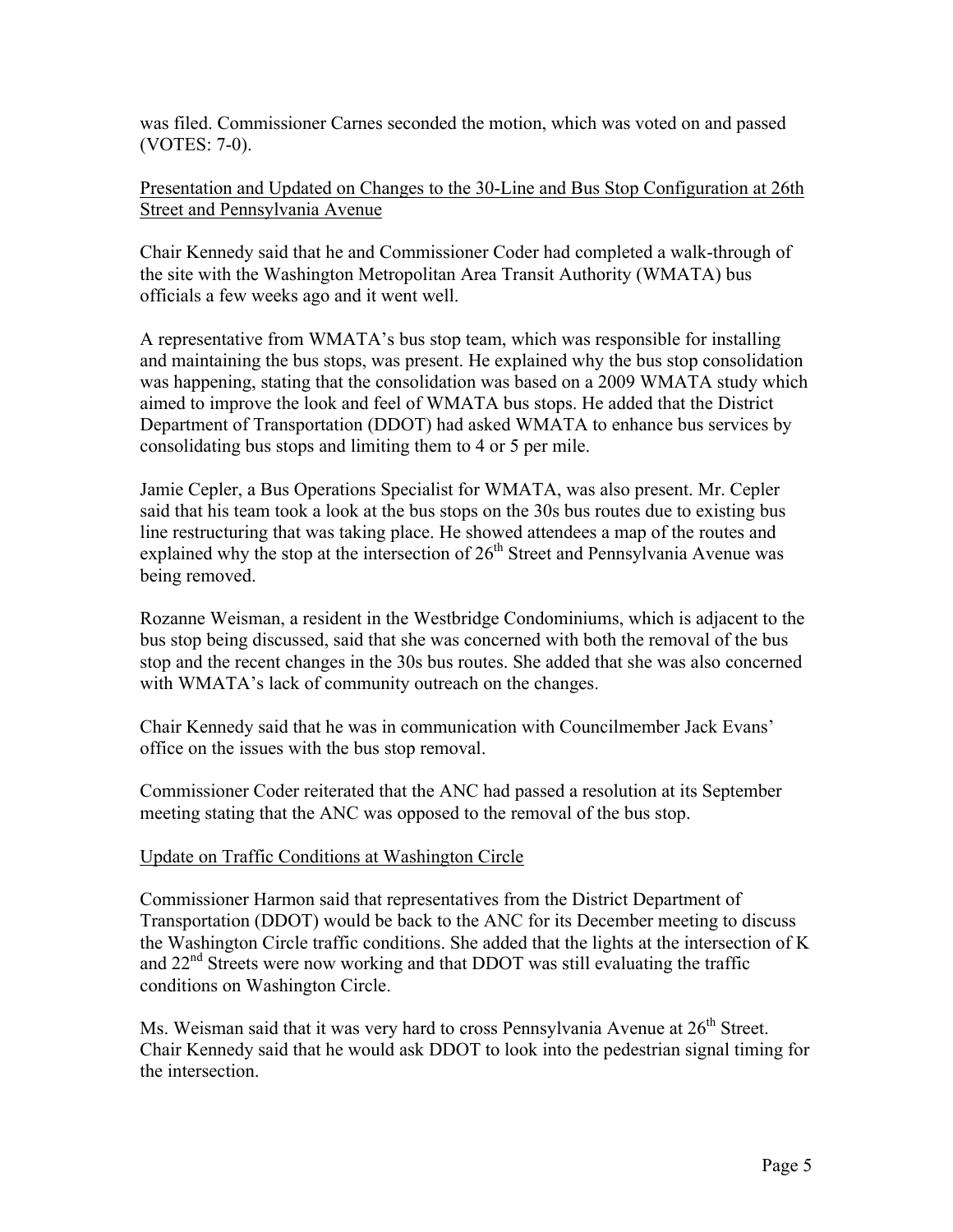Consideration of a Resolution Regarding Sidewalk Repairs in the Foggy Bottom Historic District

Commissioner Corson distributed copies of a resolution he had written on the matter. He said that the District Department of Transportation (DDOT) recently repaired multiple sections of sidewalk brickwork in the neighborhood, however there were still many sections that needed repairs.

Commissioner Corson read his resolution aloud. He then went over multiple problems with Americans with Disabilities Act (ADA) compliance on the narrow sidewalks on K Street between 24<sup>th</sup> and 26<sup>th</sup> Streets. He said the Director of ADA Compliance at DDOT had recently completed a site inspection with him, and that DDOT now wants to address the entire section of K Street all at once.

Commissioner Harmon asked for a friendly amendment to the resolution to add two sidewalks in the West End that needed repairs, and to, in turn, update the resolution's language to specify the "Foggy Bottom and West End" area.

William Kennedy Smith, a local resident, suggesting including a friendly amendment to add the sections of brick sidewalk on 24th, 25th, and L Streets that needed repairs, as well as the public park stairs near the north side of the intersection of  $25<sup>th</sup>$  Street and Virginia Avenue, which the Commission accepted as a friendly amendment.

Commissioner Corson asked for a friendly amendment to include language in the resolution that allowed the Chair to add additional locations after the resolution was passed.

Commissioner Corson made a motion to adopt his amended resolution. Commissioner Carnes seconded the motion, which was voted on and passed (VOTES: 7-0).

## Consideration of a Resolution Regarding the Disposition of the Stevens School Property

Mr. Stogner said that the bill regarding the disposition of the Stevens School property would be marked-up soon. He added that Councilmember Evans' had been in contact with the DC Council's Committee on Economic Development with regards to the matter.

Commissioner Harmon said that she was concerned that the mark-up was taking so long.

Chair Kennedy made a motion to authorize the Chair to write a letter to the Committee on Economic Development, asking the Committee to ensure that the school was renovated as soon as possible. Commissioner Harmon seconded the motion, which was voted on and passed (VOTES: 7-0).

## Application for a New Class CR license by Beefsteak (2200 I Street)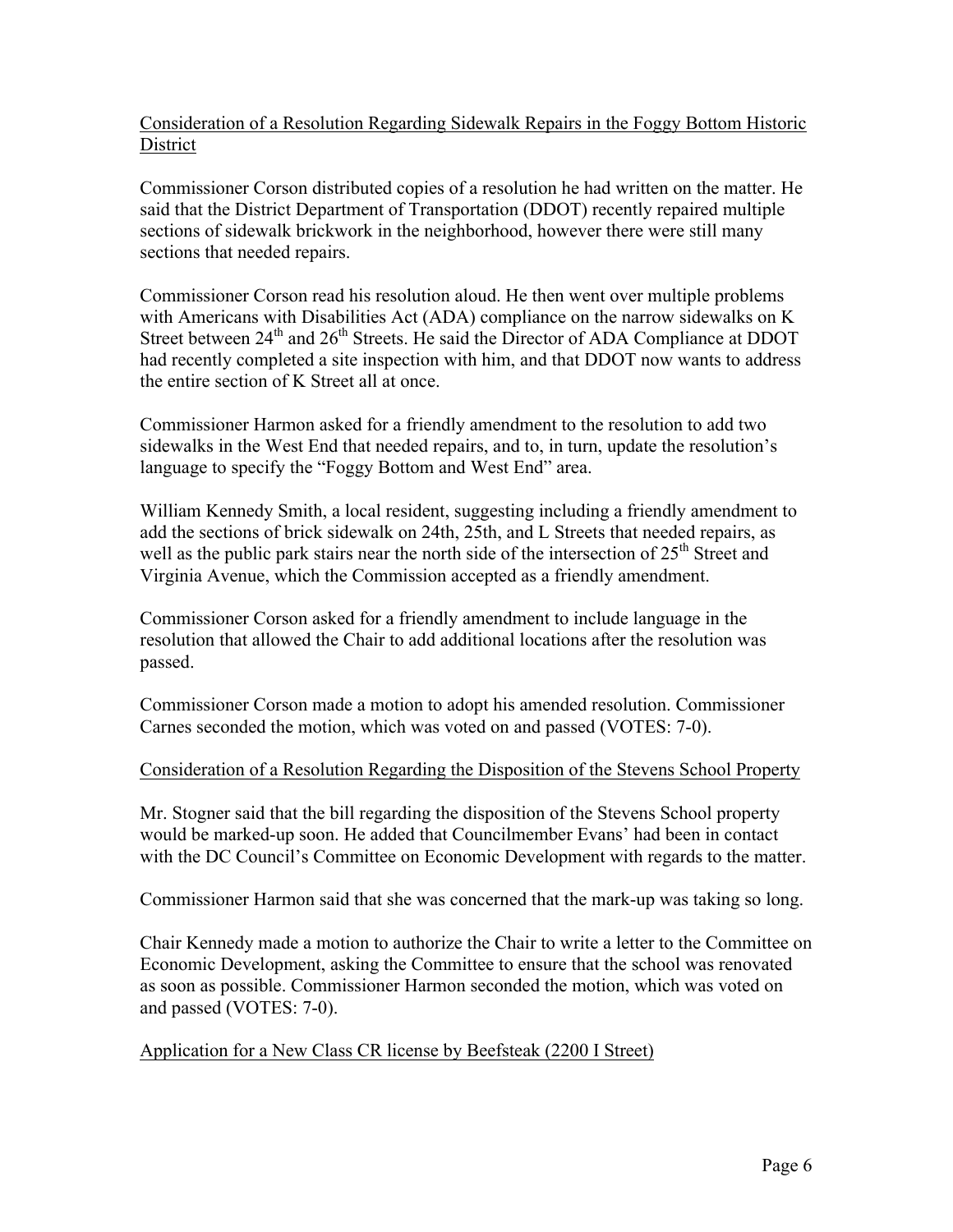A representative from the ThinkFoodGroup, the parent company of Beefsteak, was present. He explained the concept and menu for the restaurant. He said that the restaurant was asking for an alcoholic beverage license to serve a limited selection of beer and wine. He added that the restaurant would be open 7 days a week from 10 am to 10 pm and would feature a 24 seat outdoor patio that would be covered under the license. He said that the restaurant was supposed to open in late January.

The representative said that the restaurant was also requesting a stipulated license.

Commissioner Carnes made a motion to support both the stipulated alcoholic beverage license and full alcoholic beverage license. Commissioner Coder seconded the motion, which was voted on and passed (VOTES: 7-0).

### Consideration of a Resolution Regarding the Legal Proceedings with the Shadow Room

Commissioner Harmon said that the owners of the Shadow Room were going to withdraw their application to terminate the establishment's current Settlement Agreement with the ANC if the ANC agreed to extend the establishment's holiday hours with a Metropolitan Police Department (MPD) police detail present during holiday hours. She added that this agreement would only stay in place until the time of the establishment's next license renewal.

Commissioner Harmon made a motion to authorize the Chair to issue a letter to ABRA withdrawing the ANC's protest petition to Shadow Room's application to terminate their Settlement Agreement with the ANC, conditional upon Shadow Room withdrawing their application. Commissioner Irizarry seconded the motion, which was voted on and passed (VOTES: 7-0).

## Consideration of a Resolution Regarding Trash Truck Noise Issues at The Avenue (2201 I Street)

Alex Gallo, a resident of The Avenue, was present to talk about the details of the issue. He said that delivery and trash trucks were scheduled to come into the complex's loading dock area as early as 5:00 am, and sometimes came as early as 4:30 am. He said that this violated city laws on acceptable noise decibel levels and times of quiet hours.

Mr. Gallo asked for the ANC to file a protest letter with the Alcoholic Beverage Regulation Administration (ABRA) against the businesses in the complex that were arranging these early deliveries. He said that he had called the Department of Consumer and Regulatory Affairs' (DCRA) trash truck line multiple times, and that DCRA had started issuing fines against the trash truck company that services Whole Foods.

Mr. Gallo suggested two additional actions that the ANC could take. The first action was for the ANC to inform neighborhood businesses that the ANC intended to protest their alcoholic beverage license renewals with ABRA if there continue to be problems related to noise at their establishments. The second action was for the ANC to coordinate the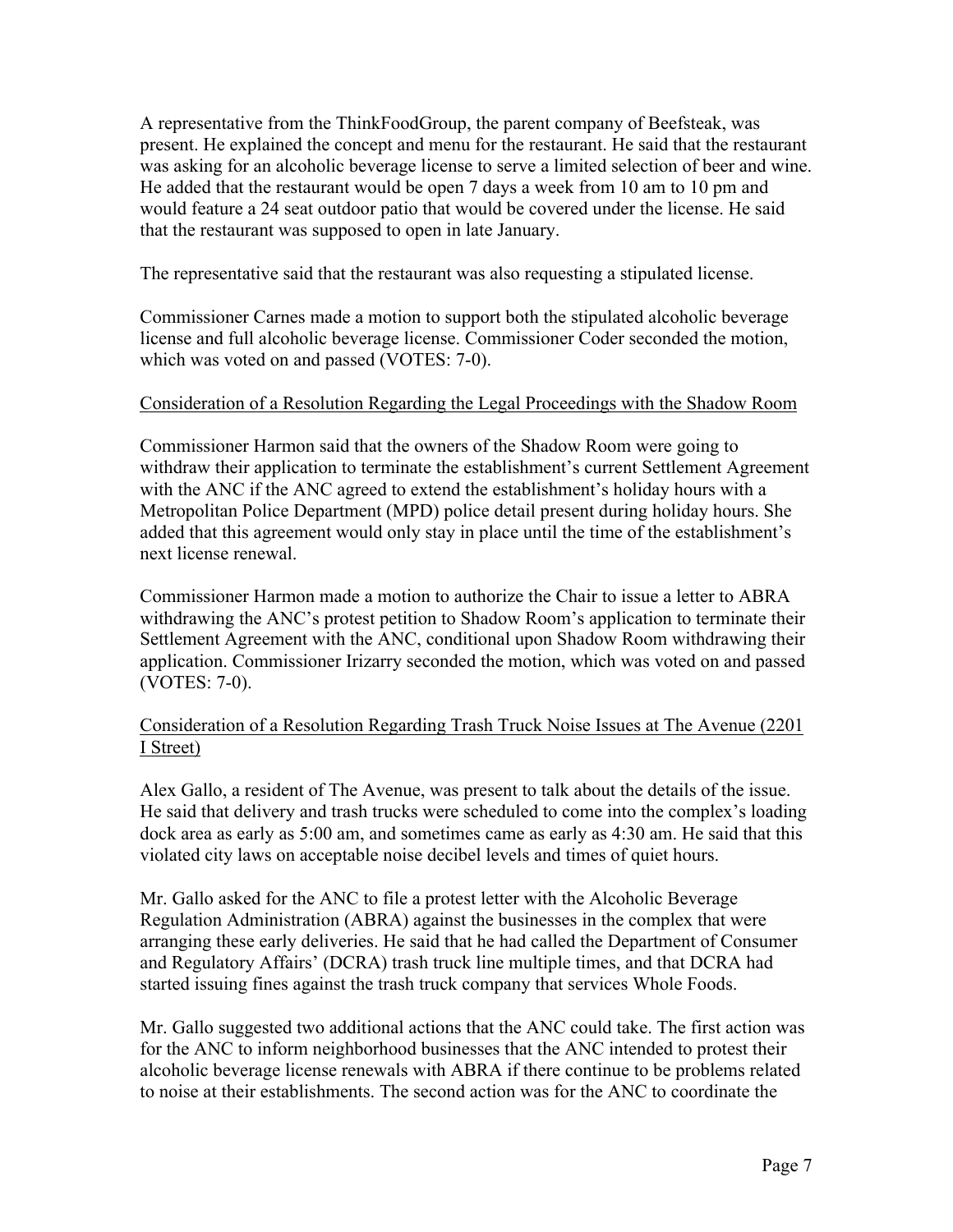signing of an agreement between the businesses located at The Avenue that they would fix the noise problems at their establishments.

Commissioner Carnes made a motion to adopt a resolution that states that the ANC intended to protest any ABRA alcoholic beverage license renewals for businesses located in The Avenue if the delivery and trash companies that service the businesses continued to violate DC noise laws, and to deliver the resolution to the businesses in The Avenue. Commissioner Coder seconded the motion, which was voted on and passed (VOTES: 7- 0).

## Consideration of a Resolution Regarding the Kennedy Center Expansion Project Process

# *Commissioners Harmon and Irizarry recused themselves from voting on this matter.*

Chair Kennedy made a motion to authorize the Chair to testify at the upcoming National Capital Planning Commission meeting regarding the Kennedy Center expansion project, and to reiterate the neighborhood's issues on the matter. Commissioner Coder seconded the motion, which was voted on and passed (VOTES: 5-0).

Request for a Letter of Support by Children's National Medical Center for the Staging of the Third Annual "Race for Every Child" in September 2015

George Banker, a representative for the Race for Every Child, was present to go over the plans for the 2015 race. He started by giving the ANC a plaque, recognizing the ANC for its continued support of the Army Ten-Miler, an additional race he represents.

Mr. Banker then passed out a packet that gave an overview of the 2015 Race for Every Child, the proceeds of which benefit the Children's National Health System. He said that the race was scheduled to take place on Saturday, October 3, 2015, and that the race would be over by 10 am.

Chair Kennedy made a motion to support the Race for Every Child application with the clarification that no part of the proposed racecourse fell within the boundaries of ANC 2A. Commissioner Irizarry seconded the motion, which was voted on and passed (VOTES: 7-0).

## **Administrative Agenda**

## Approval of the Quarterly Financial Report for FY 2014 Q4

Commissioner Sacco made a motion to approve the quarterly financial report for FY 2014, Quarter 4. Commissioner Irizarry seconded the motion, which was voted on and passed (VOTES: 7-0).